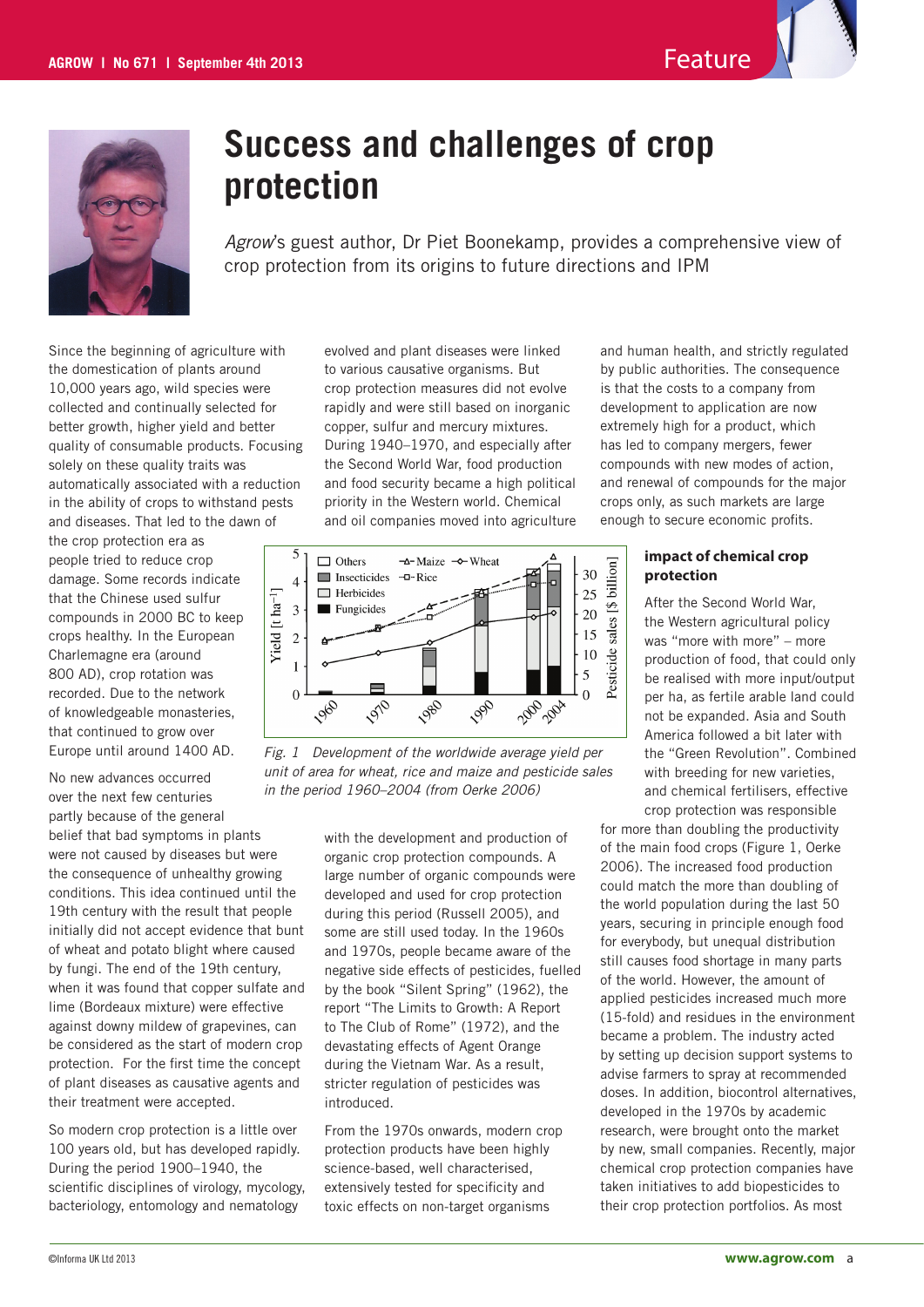of these developments were outside the original chemical core expertise of the companies, collaborations with public research organisations and universities were started in large Public-Private-Partnership (PPP) programmes.

#### **the challenge for the coming decades**

The world population is forecast to increase to 9 billion by 2040. Food production has to change to obtain "more with less" – doubling of the production on less land, and with less input of fertilisers and pesticides to meet sustainability goals. The availability of fewer new chemical products might lead to rapid resistance of pathogens and crop protection needs to diversify. In addition, pathogens might spread more easily over the planet through international trade. It is also anticipated that climate change will lead to more, and not easily predicted, disease outbreaks and development of pathogens with new epidemiological characteristics, no longer matching present control systems (Boonekamp 2012). Resilient cropping and crop protection systems have to be developed to cope with strongly fluctuating biological and physical stresses on crops. For crop protection, an important first step is further development of IPM.

The EU took the lead through Directive 2009/128 with a focus on IPM measures. Each member state had to comply with the Directive by submitting a National Action Plan in 2012 with concrete steps on how to develop and implement IPM principles during the next decade, being effective by 2023. The Directive is precise on the definition of IPM and farmers need to take eight principles into account for proper crop protection planning. The principles can be grouped into three steps: prevention before planting; monitoring during

culture; and taking appropriate measures (see Figure 2).

#### **a role for public-private research**

Although aspects of every step of IPM can be implemented at present, biological knowledge and tools are too limited to optimise IPM systems for all crops and cropping systems. The required breakthroughs in IPM development during the coming decade depend highly on **before** the coming decade depend highly on biological knowledge of plant-pathogendecades break infoughs in IPM development during micro-organisms in the seed coatings that

Step 1: Prevention *before* Planting:

- Avoid presence of pests (healthy certified seeds and culture substrates)
- Use resilient seeds/plantlets (genetic resistant, coatings with protection compound or beneficial micro-organisms)
- Use resilient planting systems (crop rotation, intercropping, containment, landscaping)
	- $\rightarrow$  Most optimal culture system

Step 2: Monitoring during culture:

- Continuously monitoring of pathogens in fields (Molecular and vision diagnostics, ICT)
- Determine actual infection risks (weather conditions, crop stage, relative resistance of the crop)
- Determine threshold damage levels of infection  $\rightarrow$  DSS to advise farmer when and where to take action

Step 3: Taking appropriate measures:

- Priority order: culture-, biological-, physical-, nonchemical- and finally chemical measures
- Use precision application methods
- Monitor effects and scale down methods when appropriate
	- Use diversity of methods for anti-resistance strategy  $\rightarrow$  A total of most sustainable applications.

*Fig. 2 Practical definition of IPM according to the EU Directive 2009/128/EC in steps to be taken before (step 1) and after (step 2 and 3) planting by the farmer*

> environment interactions, on new principles of precision monitoring, and on sustainable integrated measures.

> For step 1 (prevention), a long-lasting public-private collaboration already exists in the field of diagnostics (assays 2 developed by public research and applied to certify millions of seeds, plantlets

and other starting materials), resistance breeding (new genes and technologies) and cropping systems (greenhouses, optimisation of culture substrates, soil health and landscaping). A challenging new field is seed coating with beneficial micro-organisms. Including beneficial colonise the rhizosphere after emergence could support plant health by increasing

uptake of essential nutrients and prevention of infections by soil-borne pathogens. Although straight-forward as a concept, and technically feasible as shown by Bennett et al (2009) who were able to apply high concentrations of beneficial micro-organisms on carrot and onion seeds by a commercial priming process, the positive effects in field trials on emergence of plantlets and disease suppression are not easy to maintain in practice. More public-private research is needed to establish robust coated seed systems.

For step 2 (monitoring), quantitative monitoring of spores during the season is already possible. For example, for *Phytophthora infestans* in potatoes, such monitoring is used for an advanced decision support system in practice, supported by industry. As multiple resistance is becoming available by pyramiding resistance genes in one potato clone using cisgenesis technology (Haverkort et al 2008), limited crop protection sprays will be needed when current potato crops harbour these multiple genes and if proper resistance management is executed. The latter is essential as *Phytophthora* 

spp is known to be very flexible in its virulence genes, easily forming new isolates that "break" resistance genes in the potato. To avoid this, such *P infestans* isolates with new virulence genes should be monitored during the growth season, and destroyed immediately when they are formed, as they have a great selective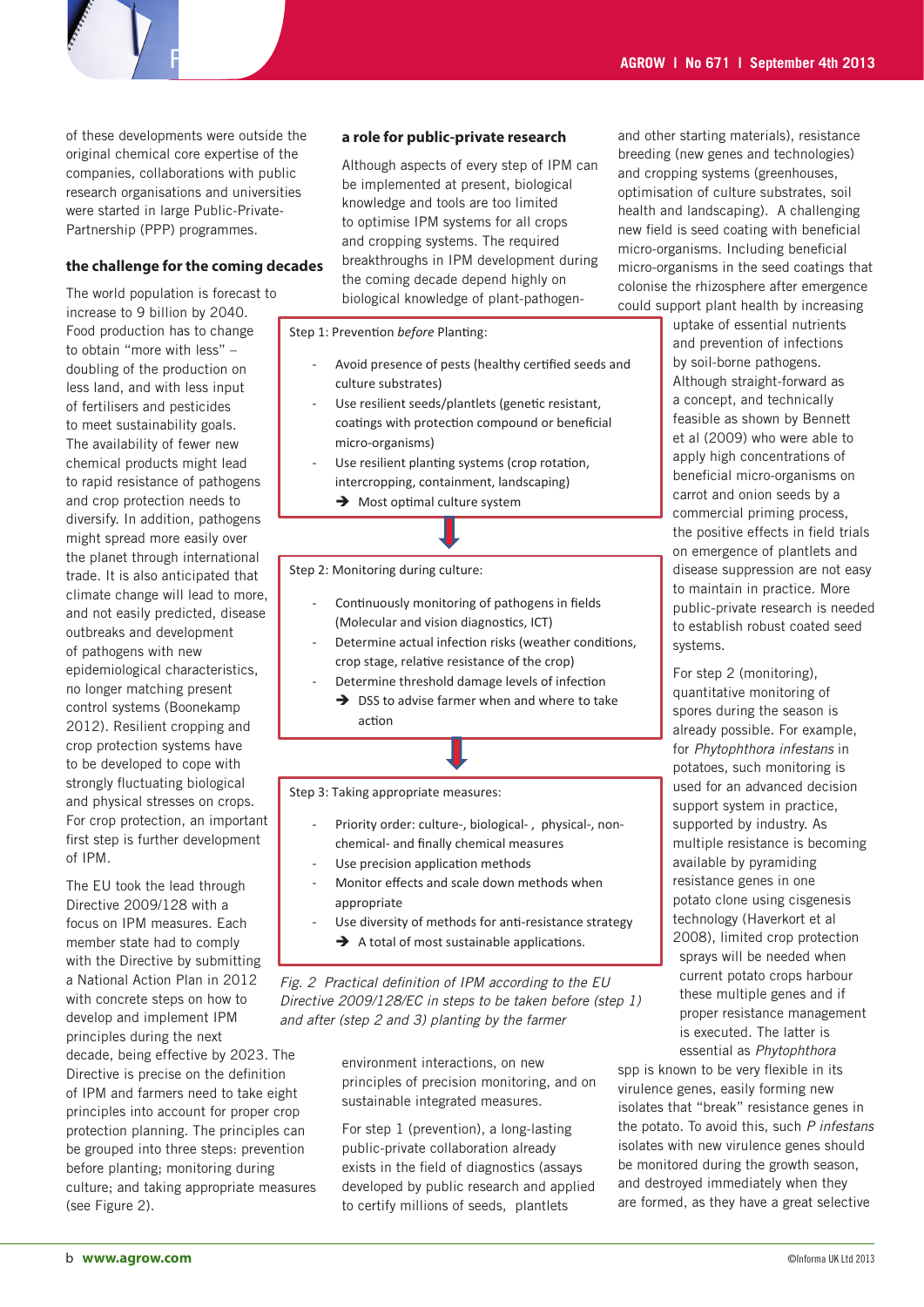advantage over the other isolates that cannot propagate on resistant potatoes. A monitoring assay for one virulence gene has been developed and successfully tested in the field (our unpublished data). If multiple resistance of potato is applied in practice in combination with the new virulence monitoring, sustainable chemical control, and sustainable use of precious resistance genes is anticipated.

For step 3 (measures), a further publicprivate collaboration might lead to increased possibilities of biocontrol. The challenge is to obtain the right biocontrol organisms from the enormous diversity of organisms that are present in nature, and are linked to plants in the phylosphere and rhizosphere, containing unknown species with biocontrol potential. Until now, biocontrol products from only limited species have been developed because most screening programmes start immediately with a focus on efficacy, without taking other important factors into account (Kohl et al 2011). This means that many collections present in academia and collection centres can be tapped for promising genera and species of micro-organisms, outside the presently used biodiversity. This might lead to new biocontrol agents with completely different modes of action.

#### **new crop protection concepts: a major challenge for science**

The domestication of plants for higher food production automatically made plants more sensitive to pests and disease attack. The rapid increase of biological knowledge of plant development and internal signalling mechanisms in relation to its biological and physical environment based on genomics, proteomics and metabolomics, and knowledge of the interaction with biotic and abiotic signals from outside, may enable the design of culture plants with high production and low disease sensitivity.

The first building block is focusing on a different kind of resistance. Presently all resistance breeding by classical methods and genetic modification focuses on dominant major resistance genes (R-genes). These R-genes produce proteins that very specifically recognise so-called effector proteins from the infecting pathogen and this interaction

leads to a resistance response of the plant. If the pathogen changes its effector, it will be no longer be recognised and infection occurs. Due to the large genetic dynamics of most pathogens and the large variety of effector genes, this occurs regularly. Two new mechanisms of resistance have recently been found. The first is exploring the use of susceptibility genes (S-genes) instead of R-genes. S-genes encode for factors needed for suppression of internal defence or as targets to support successful infection (Pavan et al 2010). Loss-of-function mutation of an S-gene leads to a recessive resistance. The challenge is to locate these S-genes in crops and to develop methods to make loss-of-function mutants of these genes for resistance breeding.

Another approach is making use of nonhost resistance (NHR), a widespread phenomenon where some plants completely and continuously resist pests and diseases that are successful in infection of other plants. In Arabidopsis, a large panel of genes has been found for pre- and post-invasive blocking of a large variety of non-adapted pathogens. Some are related to so-called innate immunity, which can be activated by general pathogen-associated molecular patterns (PAMPs) or even by microbeassociated molecular patterns (MAMPs), not associated with pathogens, and even by compounds derived from tissue damage (Fan and Doerner 2012). The combination of gene activities ensures that a large number of pathogens will never be successful in infection. Orthologs of Arabidopsis genes have been discovered recently in crops and knowledge on the function, mechanism of action towards pathogens, and modes for activation of these genes is necessary before they can be exploited. And finally, among all the new technologies still under the genetic modification regulation, the recent RNA interference (RNAi) technology might be very promising to obtain precise and flexible resistance in plants to specific pests and pathogens (Kupferschmidt 2013).

A second building block is formed of endophytes, micro-organisms living inside plants being non-pathogenic, but having a symbiotic/mutualistic relationship with the plant functions. Many viruses,

bacteria and fungi can be endophytic in all parts and during all life-cycles of the plant. Virus studies are relatively new and it is anticipated that more persistent endophytic, non-pathogenic virus species are present in wild and also in cultured plants, than pathogenic ones. Very recently, some clear mutualistic functions have been discovered, such as the induction of cold and drought tolerance in the host plant, but any effects on infectious pathogens of plants have still to be discovered (Roossinck 2013). Most known endophytic bacteria belonging to the Pseudomonas, Bacillus, Agrobacterium and Serratia genera, originate from the rhizosphere. They are able to enter the plant roots and are transported upwards into the plant tissues. They might contribute to resistance to various diseases as recently reported for the effect of Serratia on the black leg causing *Dickeya* spp in potatoes (Czajkowski et al 2012), but conclusive practical effects depend on efficient colonisation in the plant, a process that is still poorly understood. For endophytic fungi, the situation seems more complicated. Although they comprise diverse taxonomic groups, the consensus is that endophytic fungi can be either pathogenic, depending on the host and circumstances, or non-pathogenic having a mutualistic relationship with the host plant which benefits in terms of resistance to various stresses. Strains have been selected and widely applied, that only produce alkaloids against insects and not the alkaloid compounds that have adverse effects on grazing cattle (Thom et al 2012).

A third building block is the microbiome in the rhizosphere, the narrow zone of soil around roots, influenced by secreted plant signals. The rhizosphere can contain more than 1011 microbial cells per gramme of root, with more than 30,000 prokaryotic species (Berendsen et al 2012). The microbial population densities in the rhizosphere are much higher than in the surrounding soil, less diverse, and highly influenced by the plant roots. Every plant determines the composition of its own rhizosphere community, leading to a finger-print like microbiome. The microbiome might suppress soil-borne diseases effectively by antagonism or